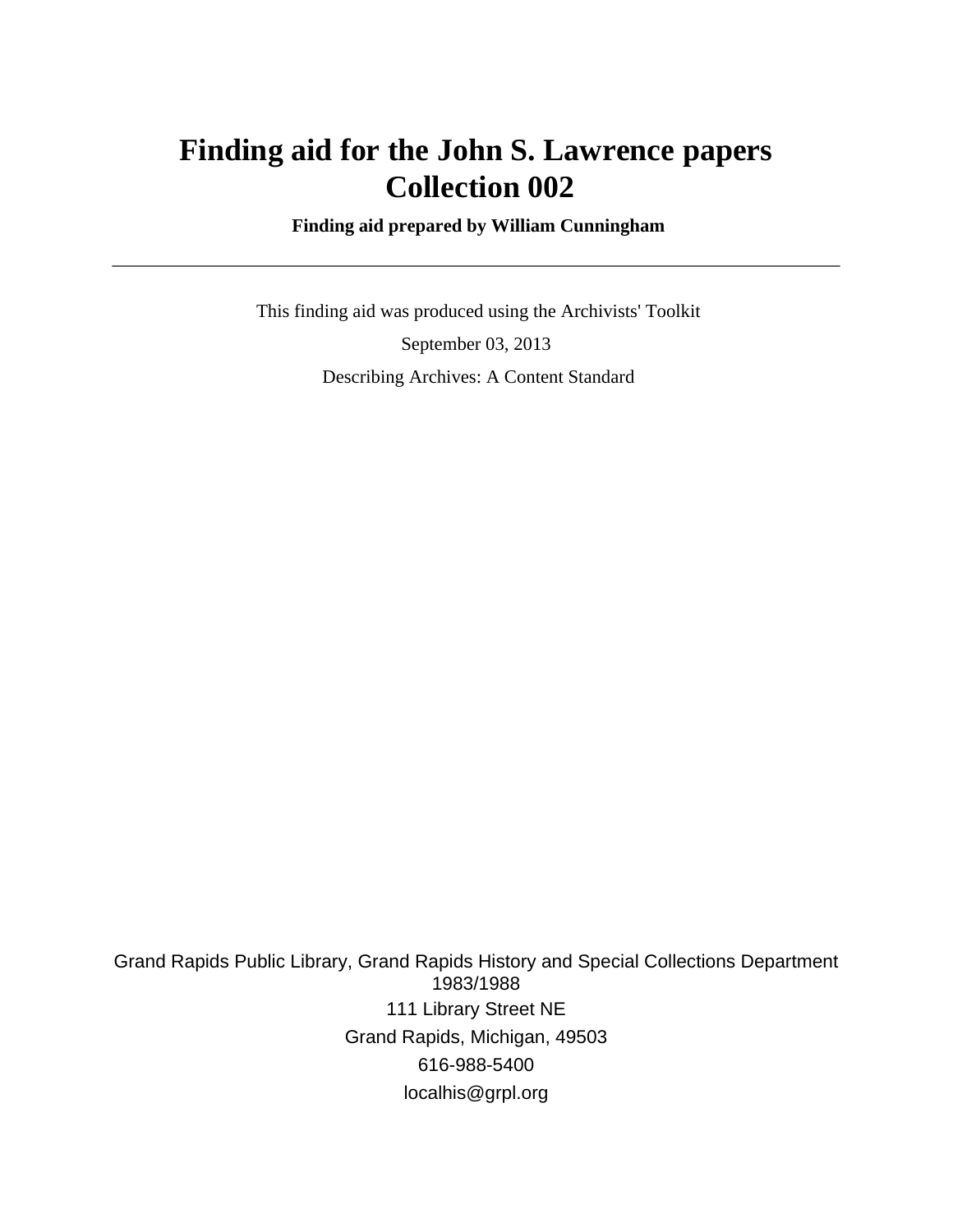# **Table of Contents**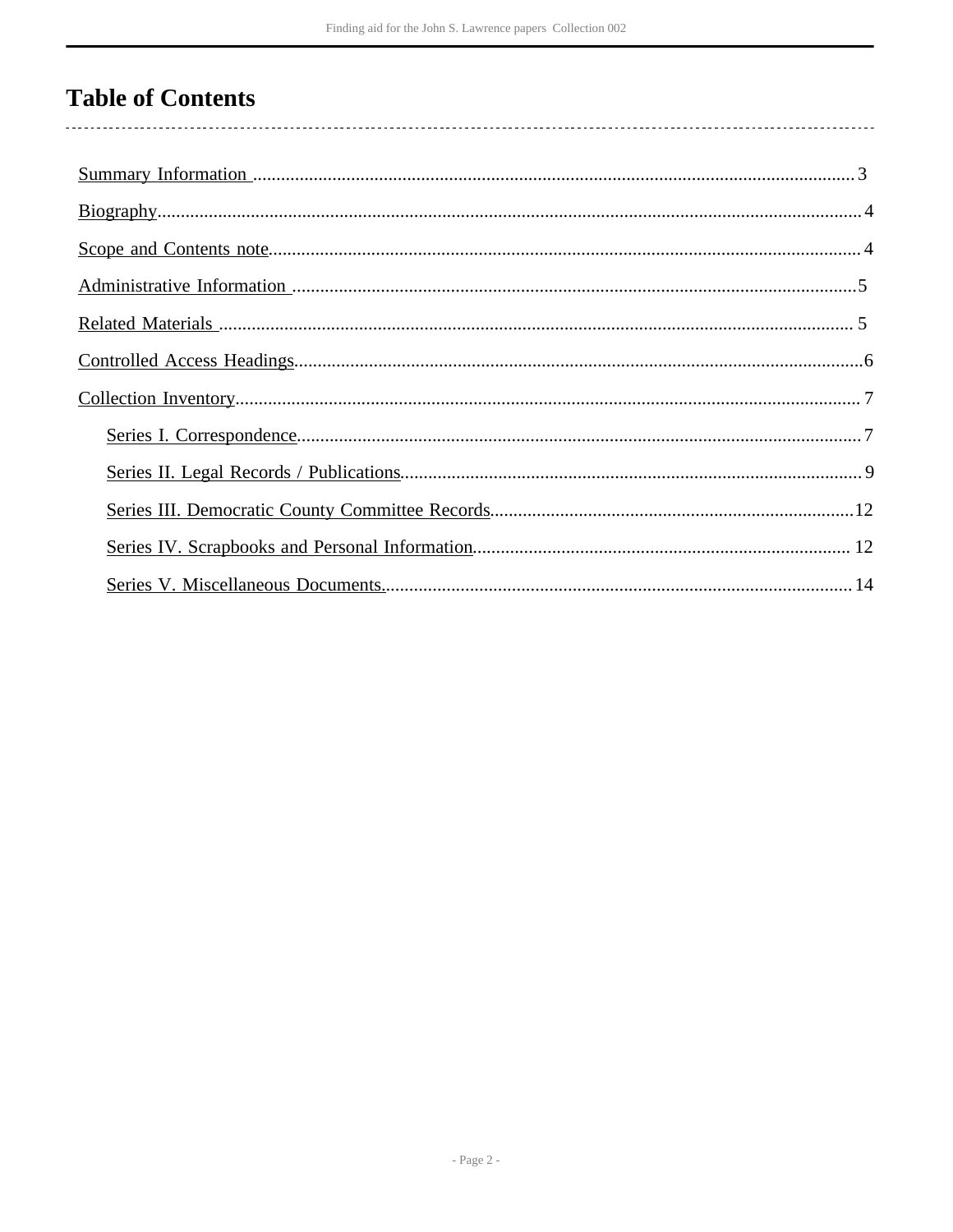# <span id="page-2-0"></span>**Summary Information**

| <b>Repository</b> | Grand Rapids Public Library, Grand Rapids History and Special<br><b>Collections Department</b>                                                                                                                                                                                                                                                                                                                                                                                                                                                                                                                                                                                                                                                                                                                                                                                                                                                                                                                                                                                                          |
|-------------------|---------------------------------------------------------------------------------------------------------------------------------------------------------------------------------------------------------------------------------------------------------------------------------------------------------------------------------------------------------------------------------------------------------------------------------------------------------------------------------------------------------------------------------------------------------------------------------------------------------------------------------------------------------------------------------------------------------------------------------------------------------------------------------------------------------------------------------------------------------------------------------------------------------------------------------------------------------------------------------------------------------------------------------------------------------------------------------------------------------|
| <b>Title</b>      | John S. Lawrence papers                                                                                                                                                                                                                                                                                                                                                                                                                                                                                                                                                                                                                                                                                                                                                                                                                                                                                                                                                                                                                                                                                 |
| Date [inclusive]  | 1864-1921                                                                                                                                                                                                                                                                                                                                                                                                                                                                                                                                                                                                                                                                                                                                                                                                                                                                                                                                                                                                                                                                                               |
| <b>Extent</b>     | 8.0 Linear feet 19 boxes                                                                                                                                                                                                                                                                                                                                                                                                                                                                                                                                                                                                                                                                                                                                                                                                                                                                                                                                                                                                                                                                                |
| Language          | English                                                                                                                                                                                                                                                                                                                                                                                                                                                                                                                                                                                                                                                                                                                                                                                                                                                                                                                                                                                                                                                                                                 |
| <b>Abstract</b>   | John S. Lawrence (1849-1924) was a Grand Rapids lawyer and<br>businessman. He was an active member of the Democratic Party, a rare<br>book collector and member or officer in numerous civic organizations,<br>such as President of the Grand Rapids Historical Society and the Grand<br>Rapids Library Commission. This collection primarily documents<br>Lawrence's position as Master in Chancery of the United States District<br>Court (1887-1924). There he acted as receiver for insolvent railroad<br>companies and banks, including Northern National Bank and Big<br>Rapids National Bank in Big Rapids, Michigan. Some of the papers<br>provide documentation on the Depression of 1893 in the Grand Rapids<br>area. Other papers relate to Lawrence's political interests and book<br>collecting activities. The collection includes correspondence, Democratic<br>County Committee records, several scrapbooks with reference to<br>those he prepared for the Peninsular Club, legal records, title abstracts,<br>miscellaneous papers, a catalog of his library books, and account books. |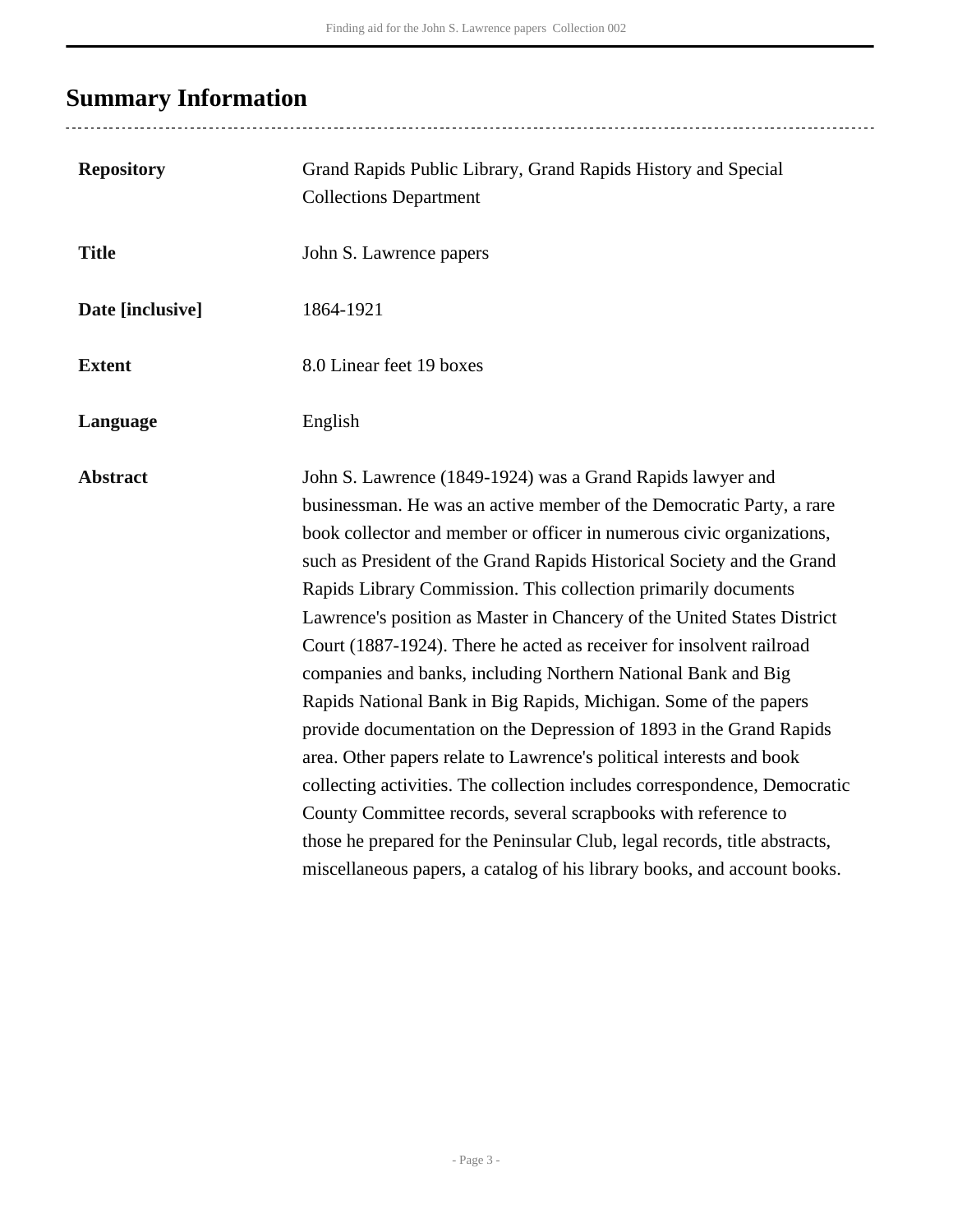### <span id="page-3-0"></span>**Biography**

John Strachan Lawrence was born in Waterford, New York, 15 April 1849, the oldest son of John and Cornelia Porter Lawrence. The family moved to Chicago when John Jr. was 14. John went on a trip to Europe with his parents in 1867, only to receive word upon their return to New York where his younger siblings had been staying, that his younger brother Porter had accidentally drowned.

John S. Lawrence graduated from Harvard University in 1871, and after studying modern languages at the University of Berlin, he returned to the United States to manage his father's lumber interests in Newago, Michigan for about five years. In 1877 he moved to Grand Rapids, Michigan, where he studied law in the offices of Hughes, O'Brien, and Smillie.

Lawrence was admitted to the bar in 1879 and appointed Master in Chancery of the United States District Court in 1887, a position he held for 37 years. In 1887, the Comptroller of Currency appointed him receiver of Lowell National Bank and, in 1893, he was appointed receiver of Northern National Bank in Big Rapids, Michigan.

An active member of the Democratic Party, Lawrence was nominated for state senator in 1876 and was a candidate for regent of the University of Michigan in 1889. He was defeated by Charles Belknap in the congressional election of 1891. Lawrence was a member of numerous civic organizations including the Grand Rapids Historical Association, the Grand Rapids Library Commission, Police and Fire Commission, one of the original organizers of the Peninsular Club, and the University Club.

Lawrence maintained a lifelong interest in literature. He studied Romance languages under James Russell Lowell at Harvard and attended lectures by Ralph Waldo Emerson and Henry Wordsworth Longfellow. He acquired a large personal library and a fine collection of rare books.

Of interest in the collection is a document related to a libel suit, Lawrence vs Mayor George Ellis and the GR Herald, dated 1909. It provides primarily autobiographical information by Lawrence, and mentions his windowed sister & family living in Muskegon, as well as his cousin and wife in Lansing, and relatives in Detroit. On July 31, 1922, the Grand Rapids Herald reported that Lawrence was the main beneficiary of the million dollar will of his cousin, William L. Porter of Horicom, N.Y. No research has been done to determine the final disposition of these funds, either before or at Lawrence's own death. He never married, but his sister Mary Lawrence Loomis of Princeton, New Jersey, as well as his name sake nephew John L. Loomis of Ann Arbor, were with him in Grand Rapids at his death 20 July 1924.

### <span id="page-3-1"></span>**Scope and Contents note**

Users of the Lawrence papers should be aware that parts of the collection were separated from the main body of papers, after the collection was received by the Grand Rapids Public Library in 1926. The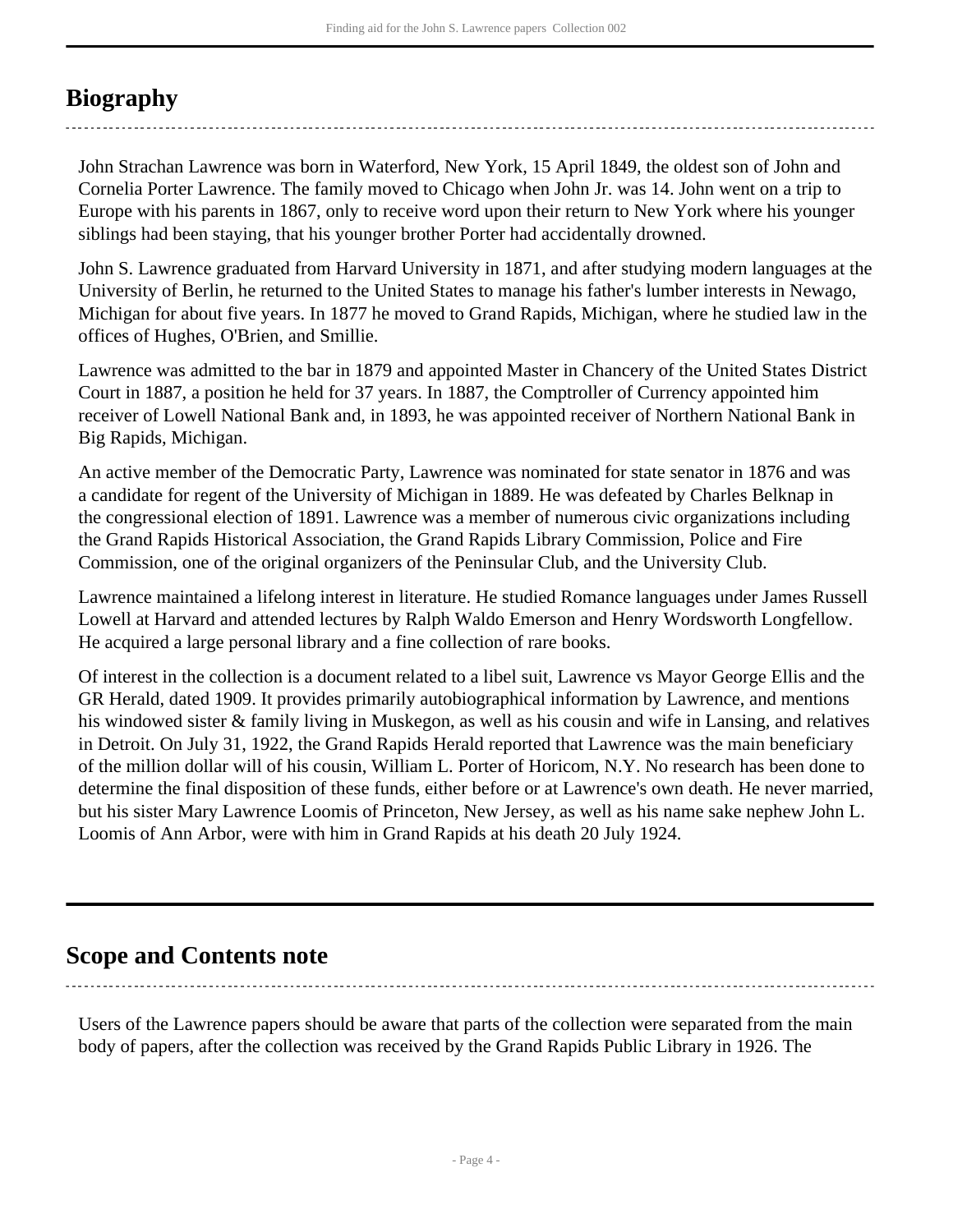separated papers were cataloged under various subject headings in the card catalog and shelved in several different locations.

Between 1983 and 1988, some of the dispersed papers were discovered and refiled with the Lawrence collection. Circa 2000, some books with his bookplate were moved to the collection, while others remain undiscovered in the book holdings of the local history collection.

In February 2002 some photos found in Collection 54, Box 12 Folder 11 (Grand River Views - Log Jam 1883) were discovered to have the note "Lawrence Coll." on the verso. These have been left in Collection 54, with a photocopy representation of the images placed in the Lawrence Collection. There may be other photos given by Lawrence in Collection 054 in addition to the items located to date.

Book items which he donated to the Grand Rapids Public Library, known to be part of the Local History Book Collection, are marked with a bookplate in his name at the front of the book. Some examples of these books are being added to this archival collection, when the items physical condition requires more protective housing. Other materials with a Lawrence bookplate or marked as given by Lawrence may be found in other archival collections, with some cross-referenced here when found.

### <span id="page-4-0"></span>**Administrative Information**

### **Publication Information**

Grand Rapids Public Library, Grand Rapids History and Special Collections Department 1983/1988

#### **Immediate Source of Acquisition note**

Accession Number: 1983.001; Donor: John S. Lawrence Estate, 1926

### <span id="page-4-1"></span>**Related Materials**

#### **Related Archival Materials note**

240-2.3 Has a map of Part of Leonard & Co's Addition, from the "Lawrence Estate".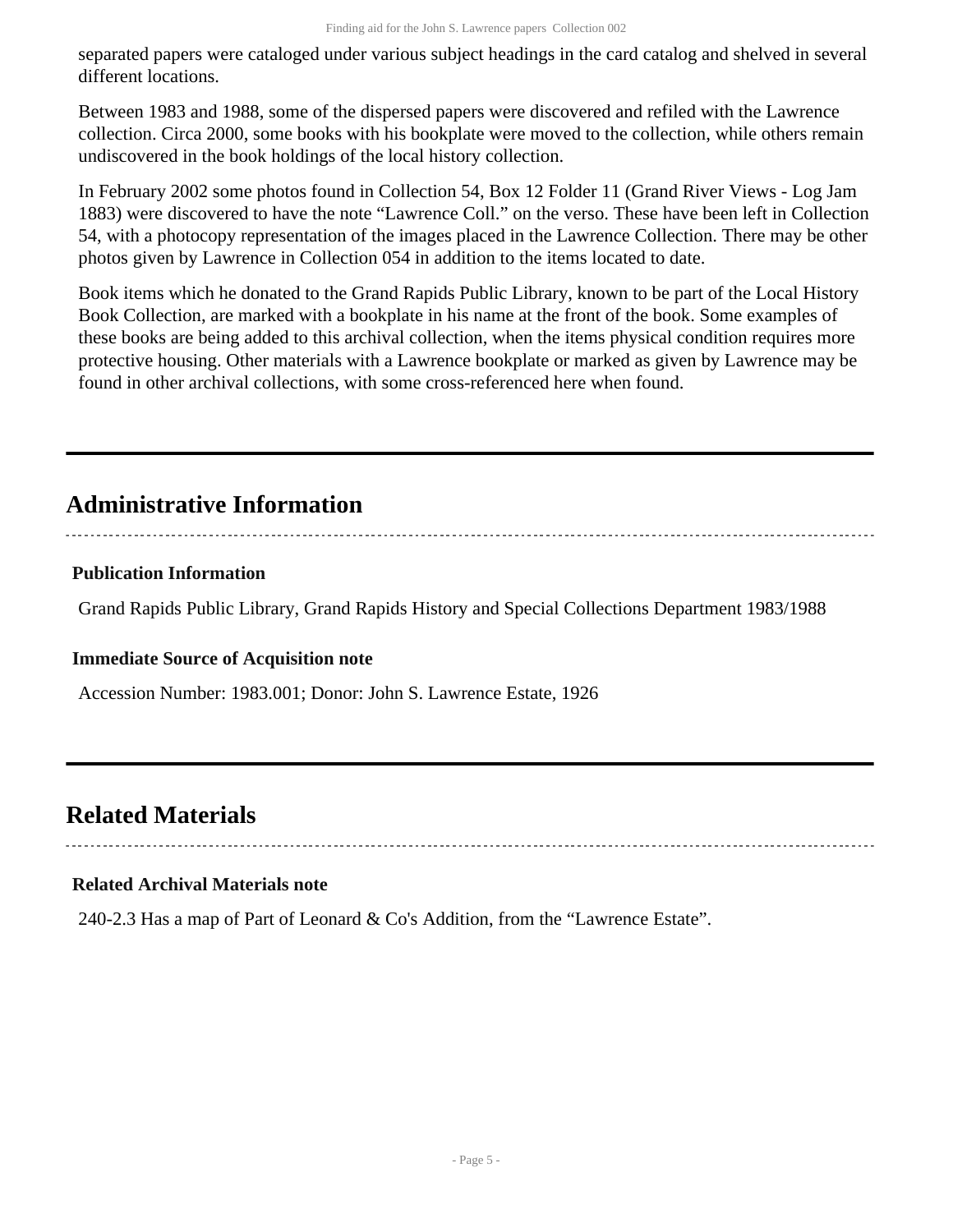## <span id="page-5-0"></span>**Controlled Access Headings**

**Genre(s)**

 $\overline{a}$ 

• personal papers

#### **Geographic Name(s)**

• Grand Rapids (Mich.) -- History

#### **Personal Name(s)**

• Lawrence, John S., 1849-1924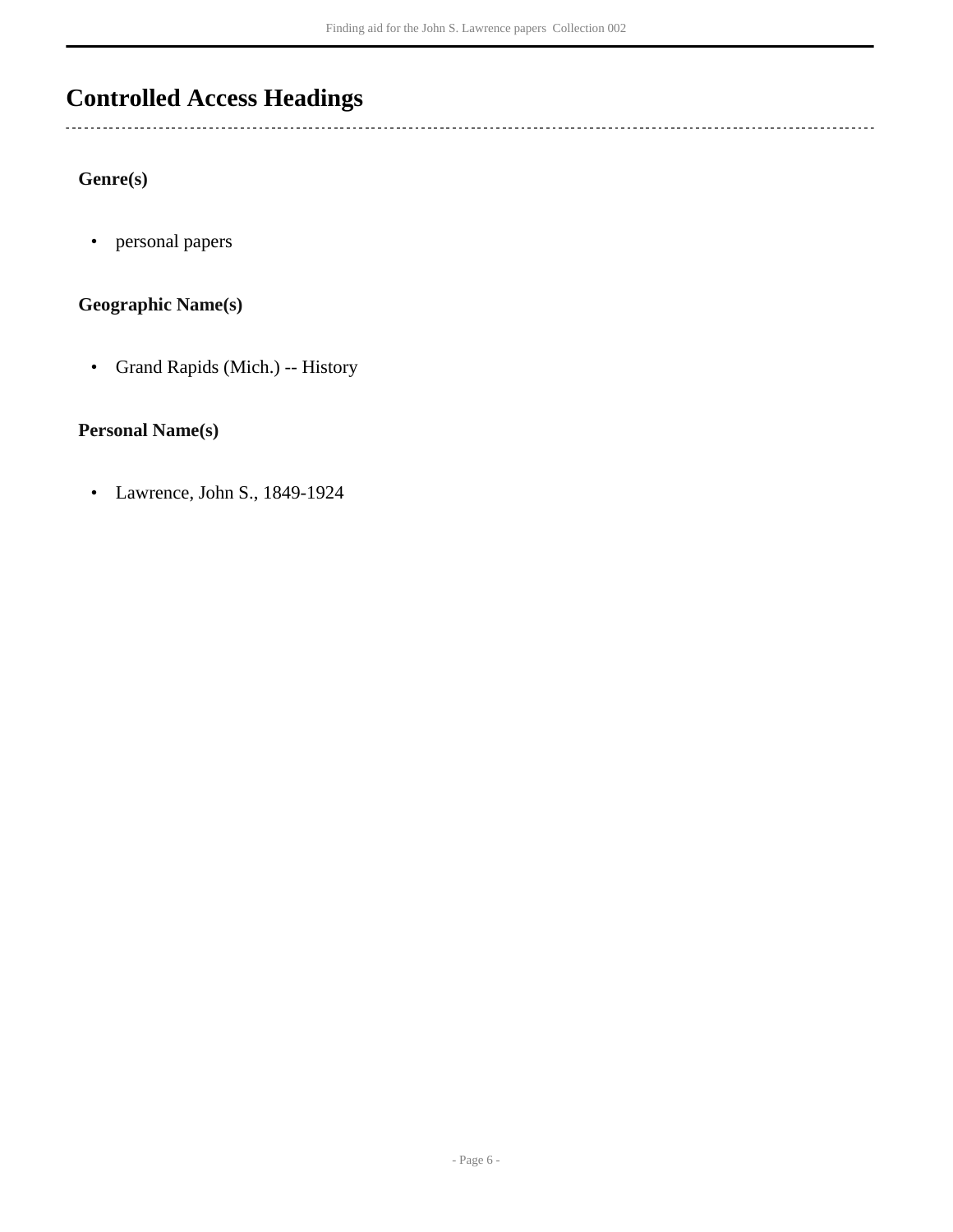## <span id="page-6-0"></span>**Collection Inventory**

<span id="page-6-1"></span>**Series I. Correspondence** 

|                                                           | <b>Box</b> | Folder |
|-----------------------------------------------------------|------------|--------|
| Lowell National Bank (Lowell, Michigan), 1888, 1890, n.d. | 5          | 3      |
| Sturgeon River Lumber Company, 1893.                      | 5          |        |
| Miscellaneous Correspondence, 1906.                       | 5          |        |

**Northern National Bank, Big Rapids, Mich.** 

|               | <b>Box</b>     | <b>Folder</b>    |
|---------------|----------------|------------------|
| 1893, A-Y.    | $\mathbf{1}$   | $1-4$            |
| 1894, A-J.    | $\mathbf{1}$   | $5 - 6$          |
| 1894, K-S.    | $\overline{2}$ | $1 - 2$          |
| 1895, A-Y.    | $\overline{2}$ | $3-6$            |
| 1896-97, A-G. | $\overline{2}$ | $\boldsymbol{7}$ |
| 1896-97, H-W. | 3              | $1 - 2$          |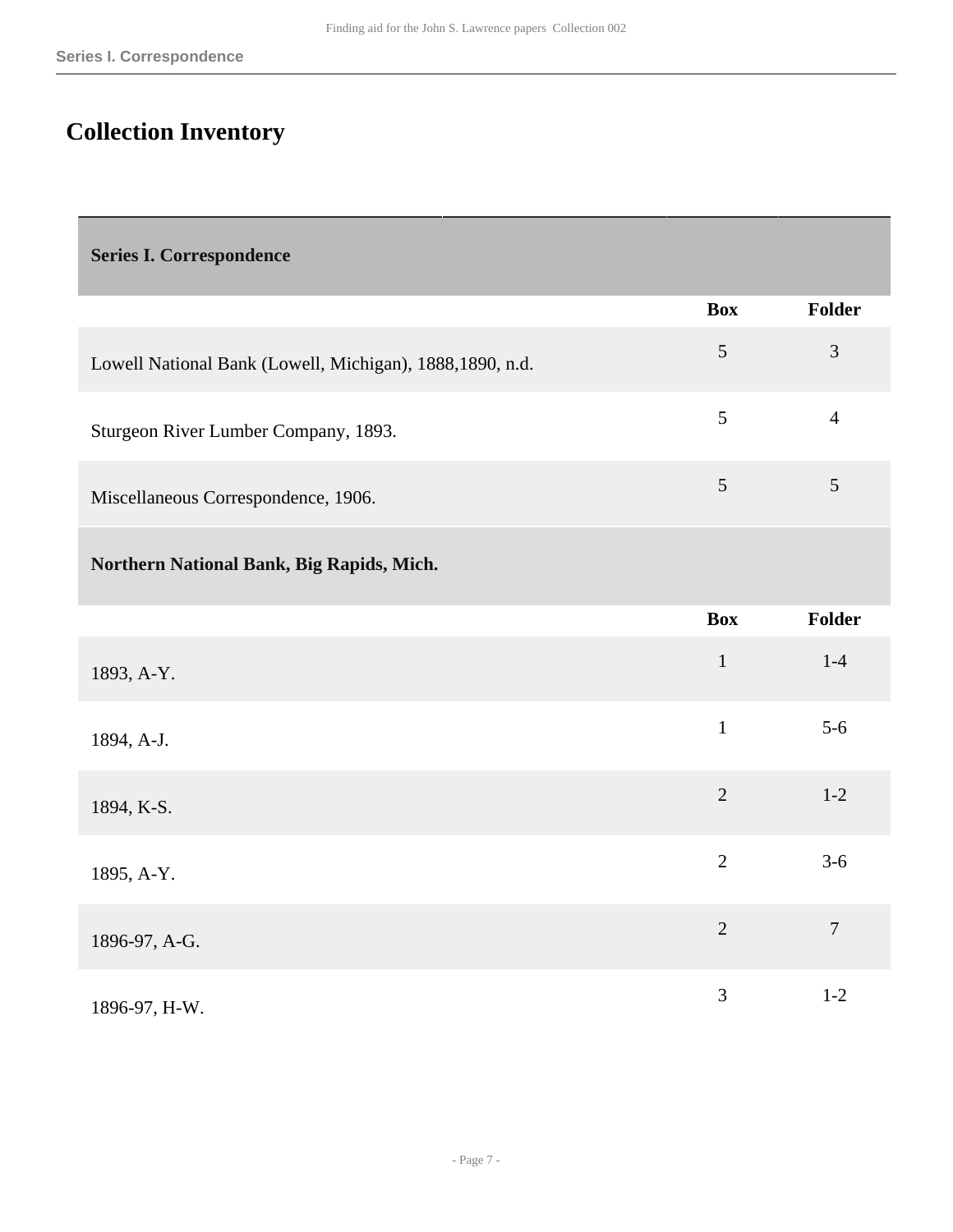#### **Comptroller of Currency (United States Treasury Department)**

| 1898-99, A-Z.                                                      | $\overline{2}$ | $3 - 7$        |
|--------------------------------------------------------------------|----------------|----------------|
| 8/12/1890 - 1/17/1891 (letterpress copies).                        | 14             | Vol. 1         |
| 7/20/1891 - 1/22/1892 (letterpress copies).                        | 14             | vol. 2         |
| 1/23/1892 - 5/24/1892 (letterpress copies).                        | 15             | Vol. 1         |
| 5/25/1892 - 10/6/1892 (letterpress copies).                        | 15             | vol. 2         |
| General Correspondence, 1889-1890.                                 | 13             | $\mathbf{1}$   |
| Taylor and Company, 1888-1889.                                     | 13             | $\overline{2}$ |
| McElwee and Company, 1889-1891.                                    | 13             | 3              |
| Balance Sheet, 1891.                                               | 13             | $\overline{4}$ |
| Uncollectable Loans, 1888-1891.                                    | 13             | 5              |
| <b>Comptroller of Currency (United States Treasury Department)</b> |                |                |
|                                                                    | <b>Box</b>     | Folder         |
| 1893                                                               | 3              | $8\,$          |
| 1894-1900.                                                         | $\overline{4}$ | $1-6$          |
|                                                                    |                | <b>Box</b>     |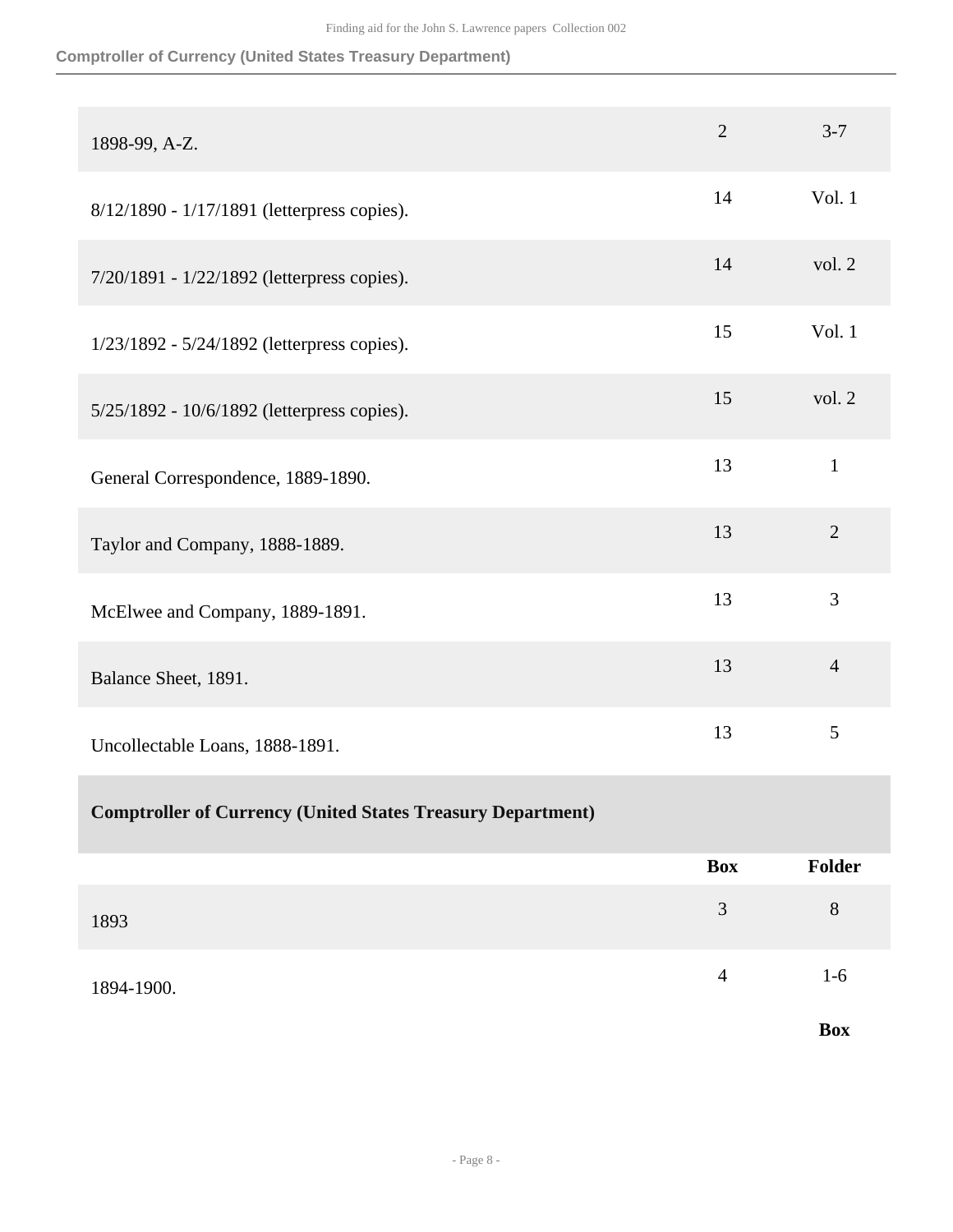#### **Big Rapids National Bank (Big Rapids, Michigan)**

| Vol. 1 1893-1898 (letterpress copies).   |            | 16     |
|------------------------------------------|------------|--------|
|                                          | <b>Box</b> | Folder |
| Miscellaneous Correspondents, 1882-1896. | 4          | $\tau$ |

### **Big Rapids National Bank (Big Rapids, Michigan)**

|                                                | <b>Box</b>     | <b>Folder</b>    |
|------------------------------------------------|----------------|------------------|
| 1897-1898.                                     | $\overline{4}$ | $8 - 10$         |
| 1899-1901.                                     | $\sqrt{5}$     | $1-2$            |
| A-D, 1892-96.                                  | 13             | 6                |
| E-H, 1893;496.                                 | 13             | $\boldsymbol{7}$ |
| I-P, 1886-1895.                                | 13             | $8\,$            |
| S-W, 1888-1895.                                | 13             | 9                |
| <b>Series II. Legal Records / Publications</b> |                |                  |
| <b>Claims</b>                                  |                |                  |

<span id="page-8-0"></span>

|                                                                        | <b>Box</b> | Folder |
|------------------------------------------------------------------------|------------|--------|
| C. L. Ayers Coal Company vs Manistee and Northeastern Railroad Co. and | $\sigma$   | $1-5$  |
| the Michigan Trust Company, 1919-1920.                                 |            |        |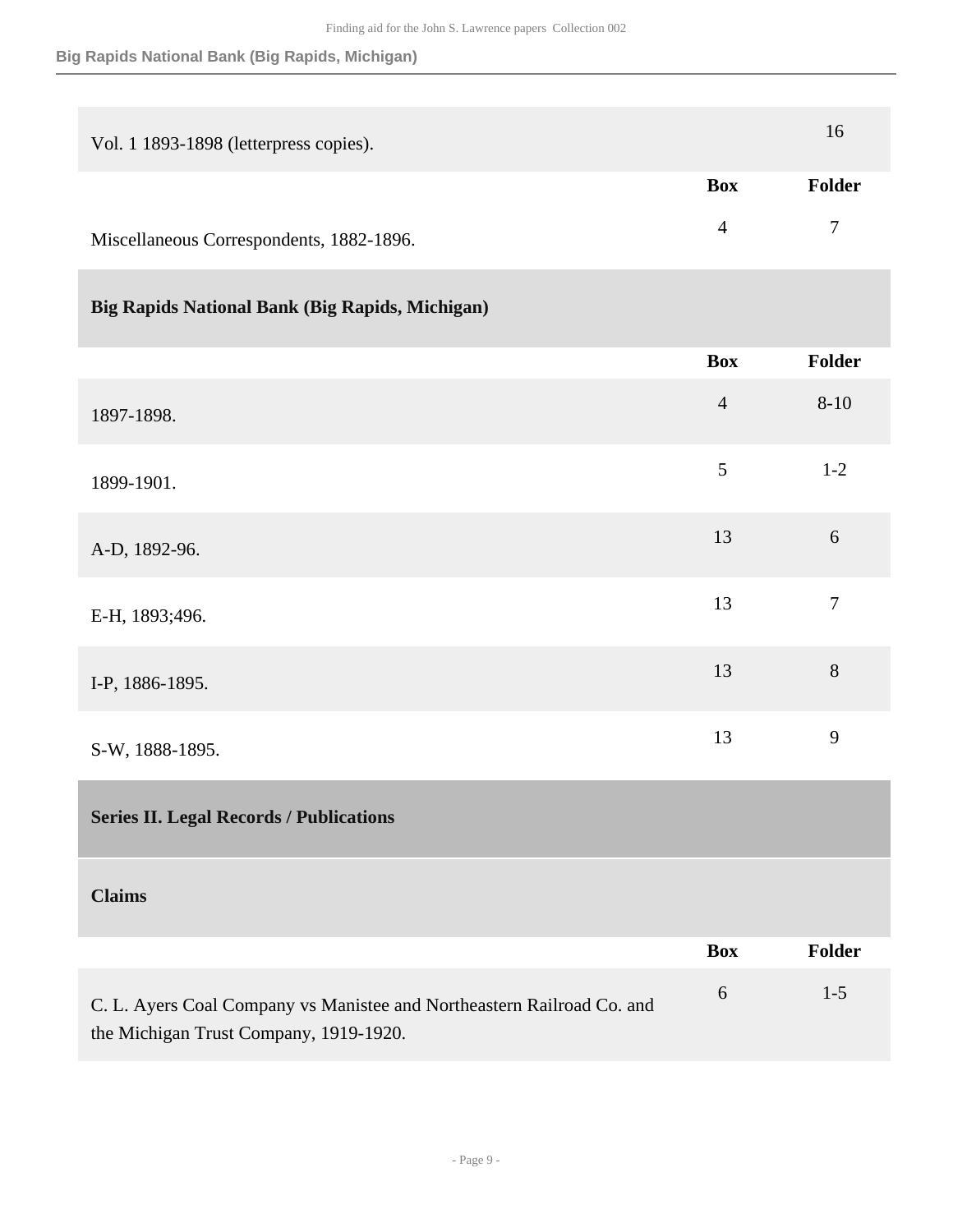| C. L. Ayers Coal Company vs Manistee and Northeastern Railroad Co. and<br>the Michigan Trust Company, 1919-1920.      | 7              | $1 - 2$        |
|-----------------------------------------------------------------------------------------------------------------------|----------------|----------------|
| Metropolitan Trust Company of New York vs the Manistee, Filer City and<br>East Lake Railway Company, 1904-1910.       | $\overline{7}$ | 3              |
| John E. Davidson and William Barnes, Trustees, vs the Grand Rapids and<br>Indiana Railroad Company, et al, 1895-1896. | 7              | 4              |
| Calvin P. Austin vs the Muskegon, Grand Rapids and Indiana Railroad<br>Company, et al, 1887-1888.                     | 7              | 5              |
| Miscellaneous Railroad Claims, 1896, 1913, 1914.                                                                      | 7              | 6              |
| Anderson - Green, 1917.                                                                                               | 7              | $\overline{7}$ |
| Hall - Wright, 1917.                                                                                                  | 8              | $1 - 2$        |
| Fourth National Bank of Grand Rapids vs the Newago Manufacturing<br>Company, 1887-1890.                               | 8              | 3              |
| New England Trust Company vs the Manistee Light and Traction<br>Company, 1910-1912. William Scott Estate              | 8              | 4              |
| Ira Scott, et al vs James Smeed, et al, 1895-1896.                                                                    | 8              | 5              |
| Ira Scott, et al vs Conroy M. Stockhan, et al, 1893.                                                                  | 8              | 6              |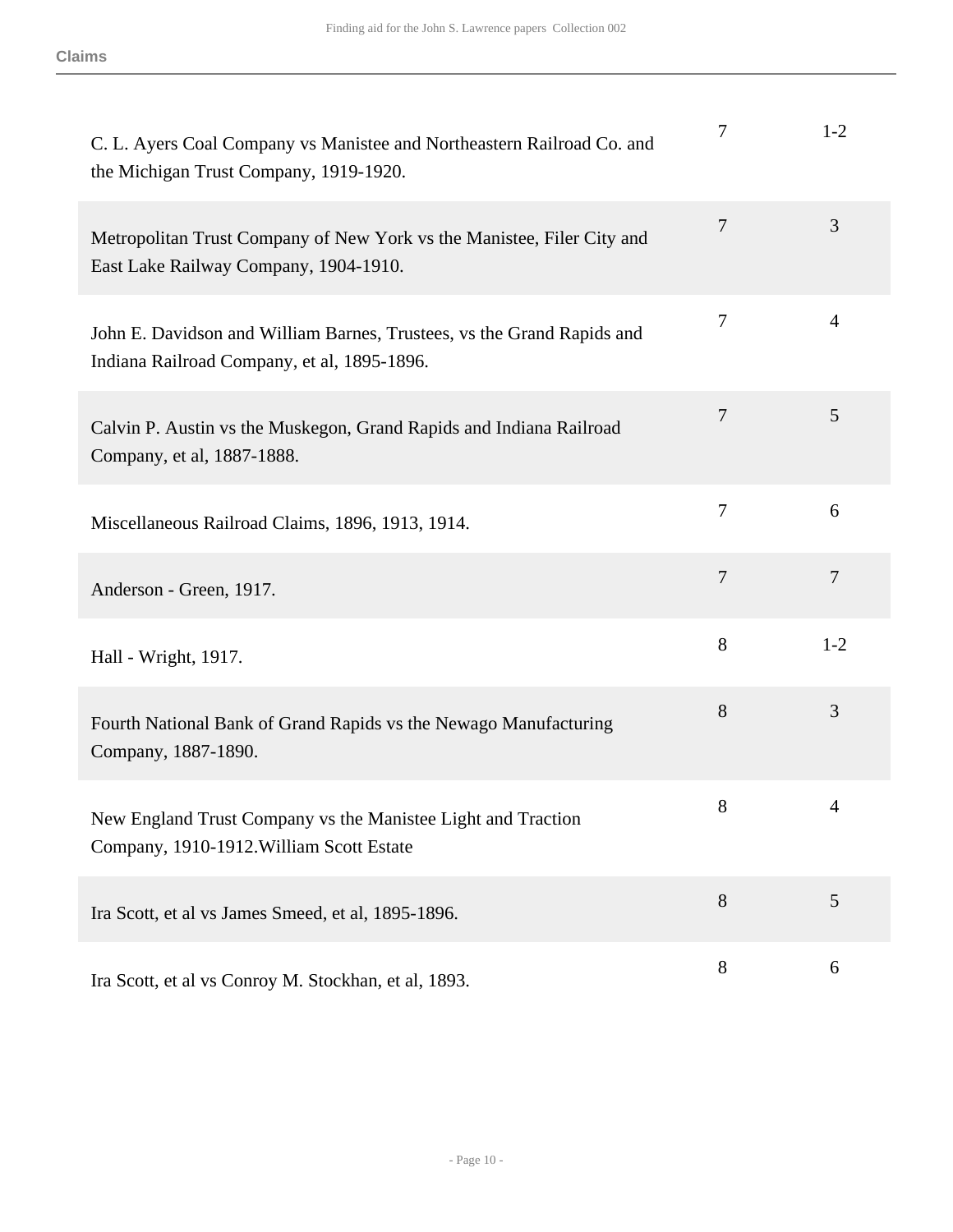| Ira Scott, et al vs Thomas T. Condley, et al, 1898.                                                                                  | 8          | $\overline{7}$ |
|--------------------------------------------------------------------------------------------------------------------------------------|------------|----------------|
| Ira Scott, et al vs Isaac Woodruff, et al, 1892-1893.                                                                                | 8          | 8              |
| Scott Case Accounts, 1891-1893.                                                                                                      | 8          | 9              |
| Miscellaneous Scott Records, 1892-1897, n.d.                                                                                         | 8          | 10             |
| Robert N. Bassett Company, et al v, 4. the Kalamazoo Corset Company,<br>1915.                                                        | 8          | $11 - 12$      |
| 0 and W Thum Company (Tangelfoot Fly Paper) vs A. K. Ackerman<br>Company (Grand Rapids Sticky Fly Paper Co.), ca. 1915-1922.         | 9          | $1 - 5$        |
| John S. Lawrence vs Mayor George E. Ellis and the Grand Rapids Herald<br>(libel claim), 1908. L4:A9.1                                | 9          | 6              |
| Miscellaneous Legal Records, ca. 1887-1919.                                                                                          | 9          | $\overline{7}$ |
| Rules of Practice, as Amended and Adopted by the Superior Court of<br>Grand Rapids, June 11, 1877. Formerly MKG340.G76; 00.[3094].1. | 9          | 8              |
| <b>Abstracts of Title</b>                                                                                                            |            |                |
| <b>Grand Rapids</b>                                                                                                                  |            |                |
|                                                                                                                                      | <b>Box</b> | <b>Folder</b>  |
| Additions B-C, 1868-1886.                                                                                                            | 10         | $\mathbf{1}$   |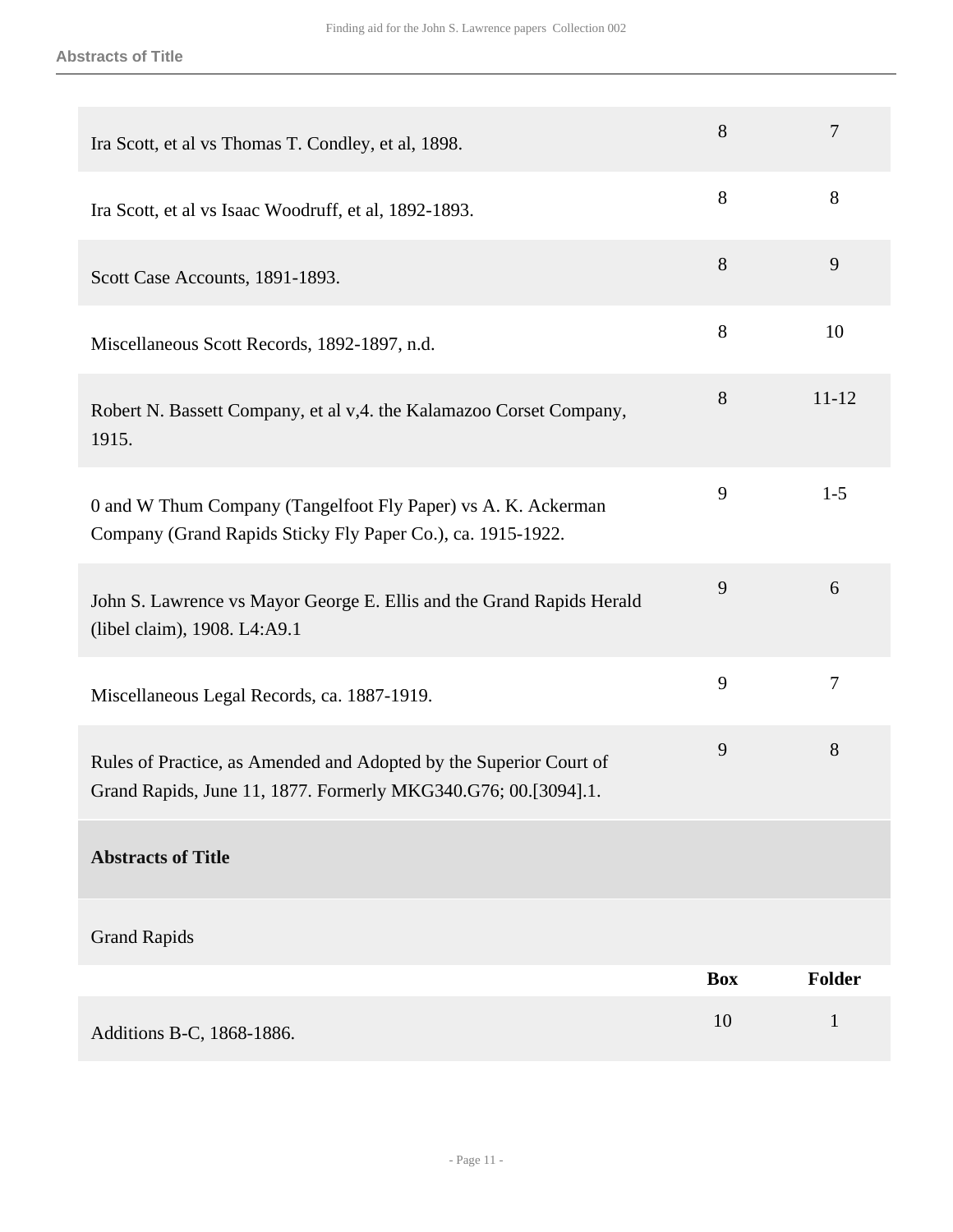<span id="page-11-1"></span><span id="page-11-0"></span>

| Additions D-L, 1869-1890.                               | 10             | $\overline{2}$ |
|---------------------------------------------------------|----------------|----------------|
| Additions M-W, 1869-1888.                               | 10             | 3              |
|                                                         | <b>Box</b>     | <b>Folder</b>  |
| Grand Rapids Township, 1872-1883                        | 10             | $\overline{4}$ |
| Town 8 N, Town 2 N, 9N, 1864-1889.                      | 10             | 5              |
| Miscellaneous Papers, ca.1880s-1890s.                   | 10             | 6              |
| <b>Series III. Democratic County Committee Records</b>  |                |                |
|                                                         | <b>Box</b>     | Folder         |
| Ledger, 1890.                                           | 5              | 6              |
| Vouchers, 1890.                                         | 5              | $7 - 8$        |
| <b>Series IV. Scrapbooks and Personal Information</b>   |                |                |
|                                                         |                |                |
| <b>Scrapbooks</b>                                       |                |                |
|                                                         | <b>Box</b>     | <b>Folder</b>  |
| Original scrapbook. [1885-1921] Political and personal. | $\mathfrak{S}$ | 9              |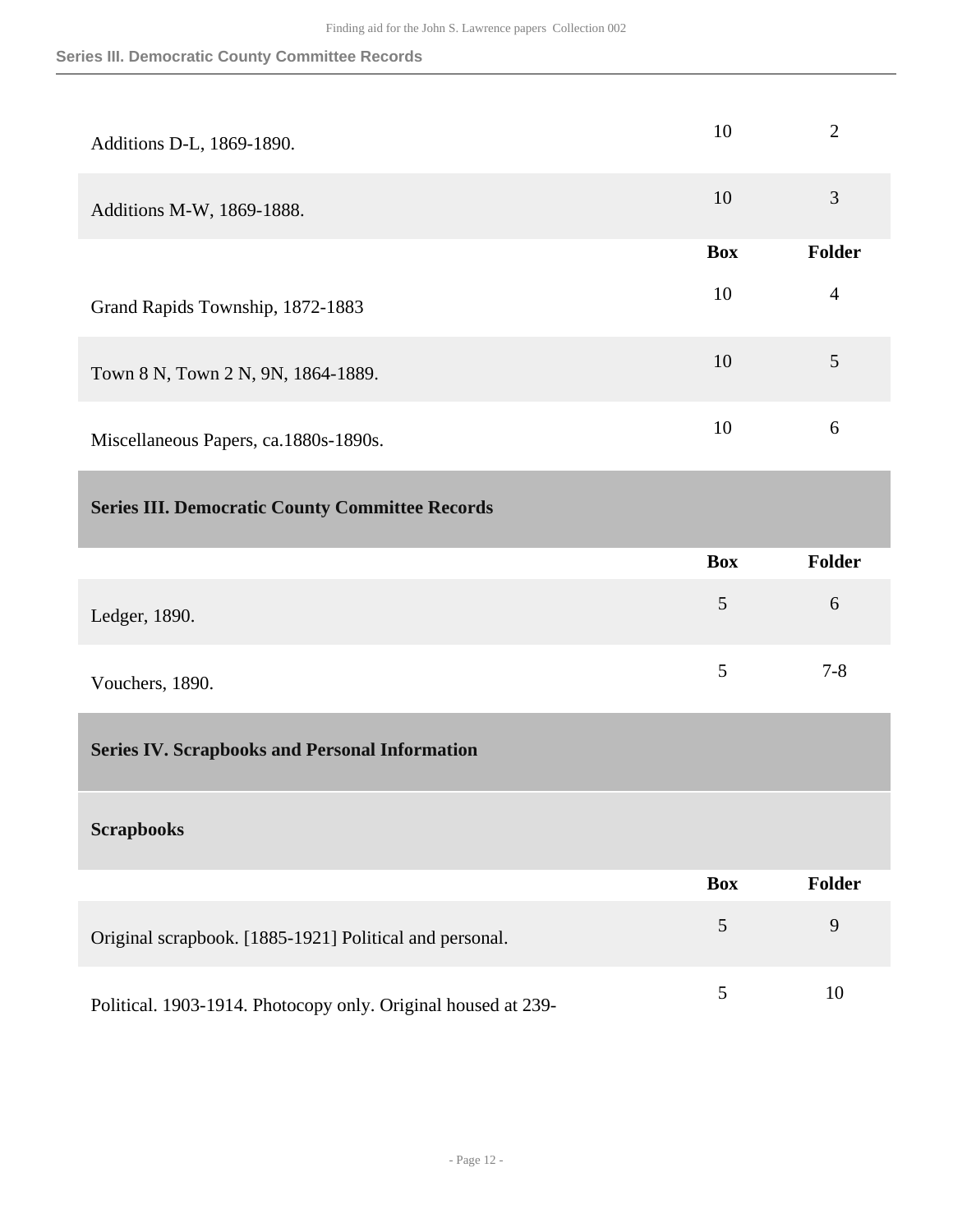| U. S. Court Cases, 1887-1921. Photocopy only. Original housed at 239-                                                        | 5  | 11         |
|------------------------------------------------------------------------------------------------------------------------------|----|------------|
| Labeled "4. 1886-1903" on the cover. Original. Formerly MKG9.L43. v.2                                                        | 13 | 10         |
|                                                                                                                              |    | <b>Box</b> |
| Spine label: J.S. Lawrence Scrapbook. Elections, notices, 1864-1872 [1877]                                                   |    | 239-38     |
| History of the Peninsular Club, told in newspaper clippings, 1881-1883/compiled by John<br>Lawrence. Formerly MKG367.L37 v.1 |    | 239-60     |
| Peninsular Club Scrapbook, Formerly MKG367.L37 v.2                                                                           |    | 239-60     |
| Peninsular Club Scrapbook, 1890 Formerly MKG367.P37a                                                                         |    | 239-60     |
| <b>Biographical</b>                                                                                                          |    |            |

|                                                                                                                                        | <b>Box</b> | Folder         |
|----------------------------------------------------------------------------------------------------------------------------------------|------------|----------------|
| Newspapers articles, Census information, and family genealogy<br>information.                                                          | 19         | 1              |
| <b>Photographs</b>                                                                                                                     |            |                |
|                                                                                                                                        | <b>Box</b> | Folder         |
| Portrait photos, including Lucius Paddock, Charles Paddock, Martin<br>Ryerson, D. Darwin Hughes, E.M. Doubleday, Henry M. Hinsdale, E. | 19         | $\overline{2}$ |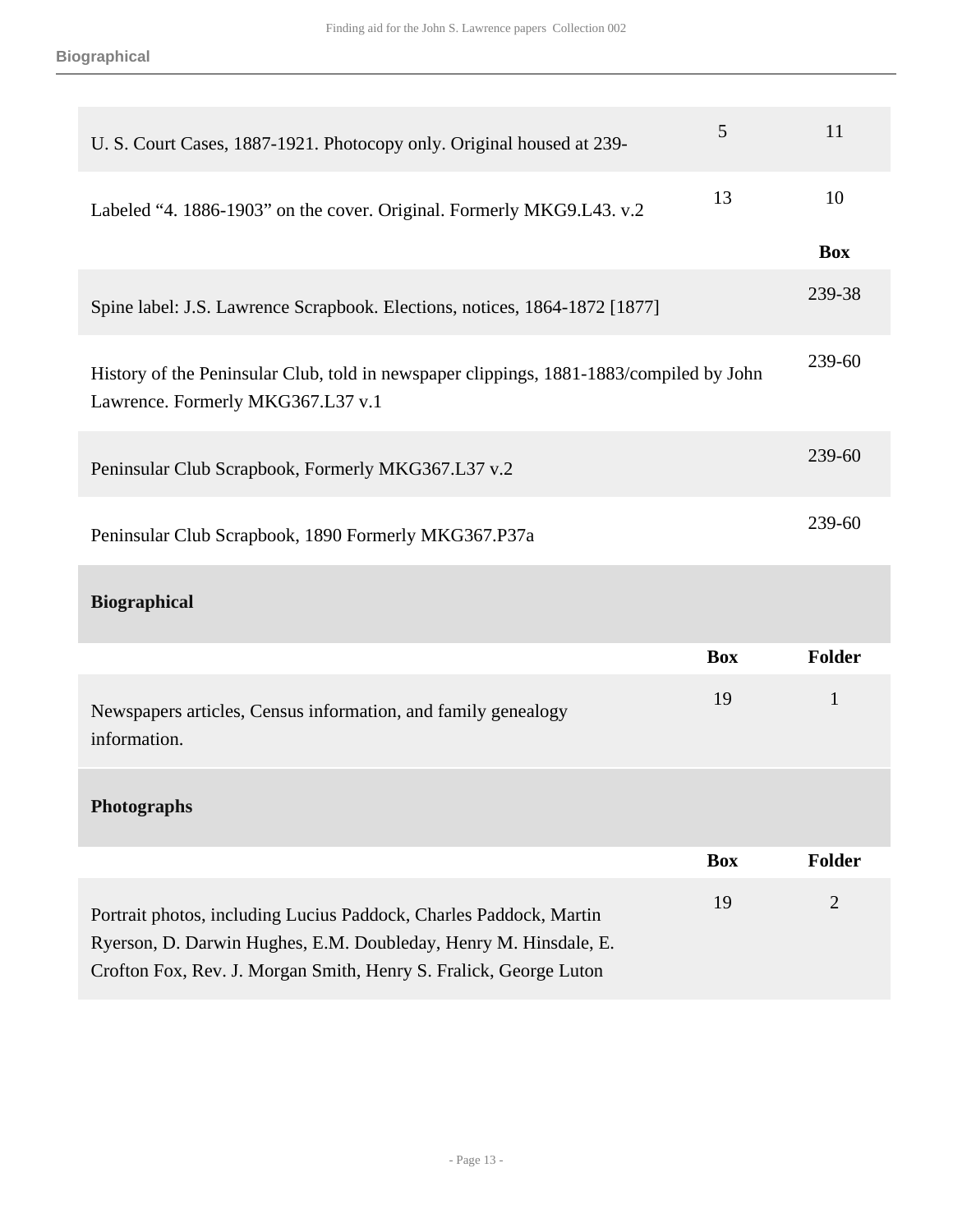<span id="page-13-0"></span>

| William Black                                                                    | 19         | $\overline{2}$ |
|----------------------------------------------------------------------------------|------------|----------------|
| Album. Windward Islands. Travel photographs. Formerly R917.9.W72.<br>00.[2313].1 | 18         | $\mathbf{X}$   |
| <b>Series V. Miscellaneous Documents.</b>                                        |            |                |
| <b>Library books</b>                                                             |            |                |
|                                                                                  | <b>Box</b> | Folder         |
| Misc. handwritten lists of books                                                 | 11         | $\mathbf{1}$   |
| Catalog of Books in the Library of John S. Lawrence                              | 11         | $\overline{2}$ |
| <b>Account Books, 1896-1899.</b>                                                 |            |                |
|                                                                                  |            | <b>Box</b>     |
| Receiver's Certificates of Proof of Claim. L4:A4.1                               |            | 12             |
| Payment schedules for investors of Big Rapids Bank. L4:A4.5                      |            | 12             |
| Car Book - record of goods shipped by train. L4:A4.4                             |            | 12             |
| <b>Organizations Records</b>                                                     |            |                |
| City of Grand Rapids                                                             |            |                |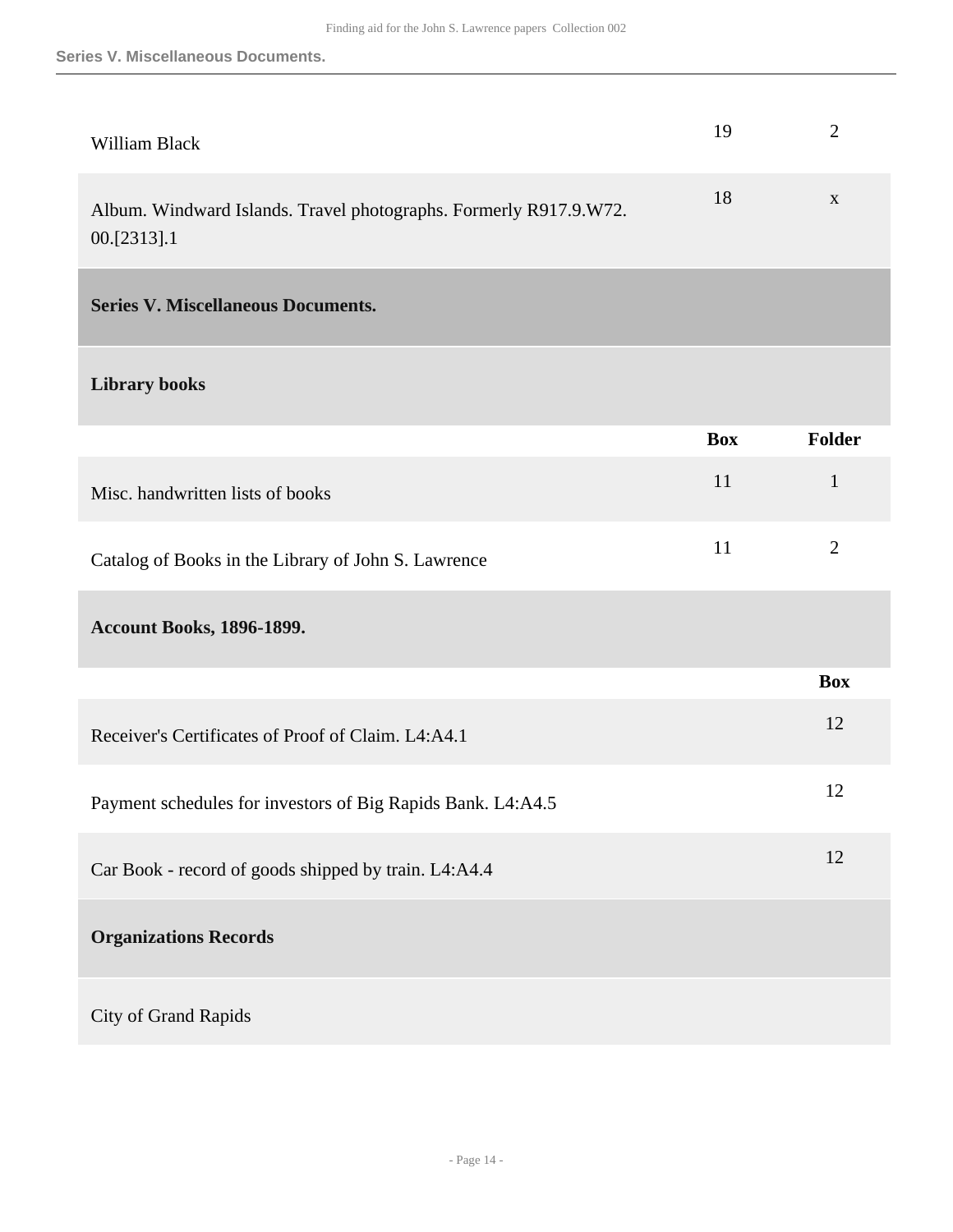|                                                                                                                                                                                  | <b>Box</b> | <b>Folder</b>  |
|----------------------------------------------------------------------------------------------------------------------------------------------------------------------------------|------------|----------------|
| The Story of a Home: an outline of what is being done for children by the<br>D.A. Blodgett Home. Feb. 1922 Formerly MKG362.7.B62s 00.[3364].1                                    | 17         | 0.5            |
| The Country Club of Grand Rapids. G.R. : Valley City Engraving and<br>Printing Co., Issued May 15, 1896. 00. [1328]. 1 Formerly MKG367.C83                                       | 17         | 1              |
| Articles of Association, Pension Act and By-Laws of the Grand Rapids<br>Fireman's Fund Assoc. of G.R., Mich. 1895. 00. [1376]. 1 Formerly<br>MKG352.3.G762                       | 17         | $\overline{2}$ |
| Kent Country Club, Grand Rapids, Michigan, Membership list, Treasurer's<br>Report, By-Laws, 1905.00.[2757].1 Formerly M796.K41                                                   | 17         | 2.5            |
| Rules Governing the Kent Scientific Museum, adopted by the Board<br>of Library Commissioners of the city of Grand Rapids, Mich. Apr. 29,<br>1910.00.[1377].1 Formerly MKG507.K41 | 17         | 3              |

#### Masons

|                                                                                                                          | <b>Box</b> | <b>Folder</b> |
|--------------------------------------------------------------------------------------------------------------------------|------------|---------------|
| History, ByLaws and Roster, DeMolai Commandery, no. 5, K.T. Grand<br>Rapids, Mich. 1884. Formerly MKG366.F87 00.[3373].1 | 17         | 3.1           |
|                                                                                                                          | <b>Box</b> | <b>Folder</b> |
| OwashtaNong Boat Club. Yearbook. 1887 Formerly MKG367Ow1 00.<br>$[3360]$ .1                                              | 17         | 3.3           |